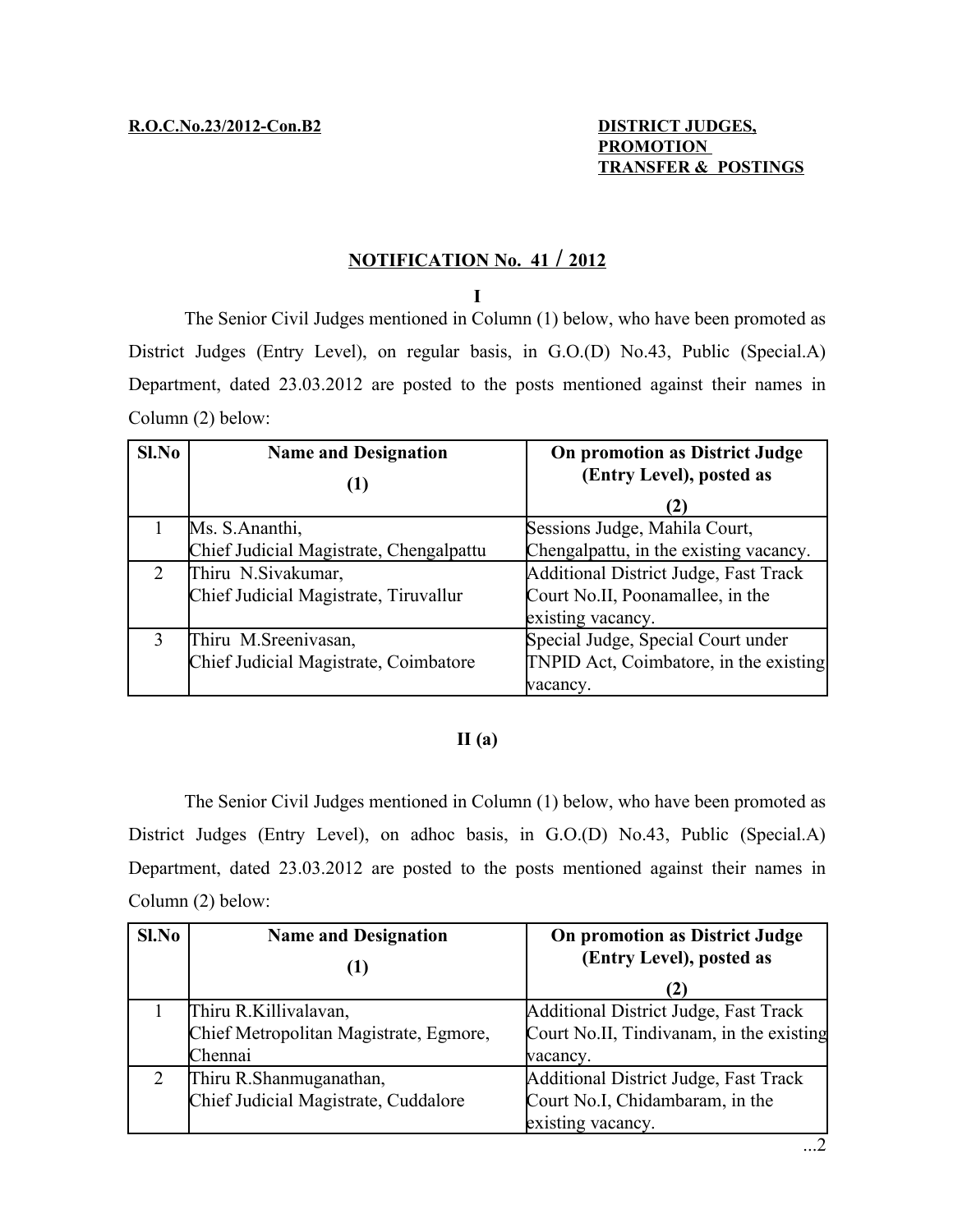| Sl.No          | <b>Name and Designation</b>                                                         | <b>On promotion as District Judge</b>        |
|----------------|-------------------------------------------------------------------------------------|----------------------------------------------|
|                | (1)                                                                                 | (Entry Level), posted as                     |
|                |                                                                                     | (2)                                          |
| 3              | Thiru T.Rajasekaran,                                                                | <b>Additional District Judge, Fast Track</b> |
|                | Chief Judicial Magistrate, Tiruchirappalli                                          | Court No.I, Tiruchirappalli, in the          |
|                |                                                                                     | existing vacancy.                            |
| $\overline{4}$ | Ms. Meena Satheesh,                                                                 | VI Additional Judge, City Civil Court,       |
|                | Chief Judicial Magistrate, Ramanathapuram                                           | Chennai vice Thiru.N.Kaliyamoorthy           |
|                |                                                                                     | transferred.                                 |
| 5              | Thiru S.Saravanan,                                                                  | III Additional District Judge (PCR),         |
|                | Chief Judicial Magistrate, Srivilliputhur                                           | Madurai, in the existing vacancy.            |
| 6              | Ms. Hemalatha Daniel,                                                               | X Additional Judge, City Civil Court,        |
|                | Chief Judicial Magistrate, Villupuram                                               | Chennai, in the existing vacancy.            |
| $\overline{7}$ | Thiru N.Dhandapani,                                                                 | III Additional District Judge,               |
|                | Chief Judicial Magistrate, Pondicherry                                              | Pondicherry, in the existing vacancy.        |
| 8              | Thiru R.Rajasingh Handal Devadas,                                                   | Addl. District Judge, Fast Track Court,      |
|                | Chief Judicial Magistrate, Vellore                                                  | Ranipet, in the existing vacancy.            |
| 9              | Thiru M.Prakasan,                                                                   | <b>Additional District Judge, Fast Track</b> |
|                | Chief Judicial Magistrate, Tiruvannamalai                                           | Court No.III, Thirupathur in the existing    |
|                |                                                                                     | vacancy.                                     |
| 10             | Ms. S.Kannammal,                                                                    | VII Additional Judge,                        |
|                | Chief Judicial Magistrate, Krishnagiri                                              | City Civil Court, Chennai vice               |
|                |                                                                                     | Thiru.W.Sathasivam transferred.              |
| 11             | Ms. N.Rajalakshmi,                                                                  | Sessions Judge, Sessions Court for trial     |
|                | Chief Judicial Magistrate, Theni                                                    | of cases relating to Communal Clashes,       |
|                |                                                                                     | Madurai, in the existing vacancy.            |
| 12             | Thiru M.P.Subramaniam,                                                              | Sessions Judge, Mahalir                      |
|                | Chief Judicial Magistrate, Kumbakonam                                               | Neethimandram, Coimbatore, in the            |
|                |                                                                                     | existing vacancy.                            |
| 13             | Thiru M.Sambasivam,                                                                 | Sessions Judge, Mahila Court,                |
|                | Chief Judicial Magistrate, Pudukkottai                                              | Pudukottai, in the existing vacancy.         |
| 14             | Thiru G.Palaniappan,                                                                | appointed as Secretary, High Court           |
|                | Chief Judicial Magistrate, Dharmapuri                                               | Legal Services Committee, High Court,        |
|                |                                                                                     | Madras, on deputation basis, in the          |
|                |                                                                                     | existing vacancy.                            |
| 15             | Thiru H.Joseph David,                                                               | <b>Additional District Judge, Fast Track</b> |
|                | Chief Judicial Magistrate, Madurai                                                  | Court No.I, Coimbatore vice                  |
|                |                                                                                     | Thiru C.Ramamoorthy transferred              |
| 16             | Thiru C.Paulraj, I Assistant Judge, City Civilposted on other duty as Chief Editor, |                                              |
|                | Court, Chennai                                                                      | Tamil Law Journal, High Court,               |
|                |                                                                                     | Madras, in the existing vacancy.             |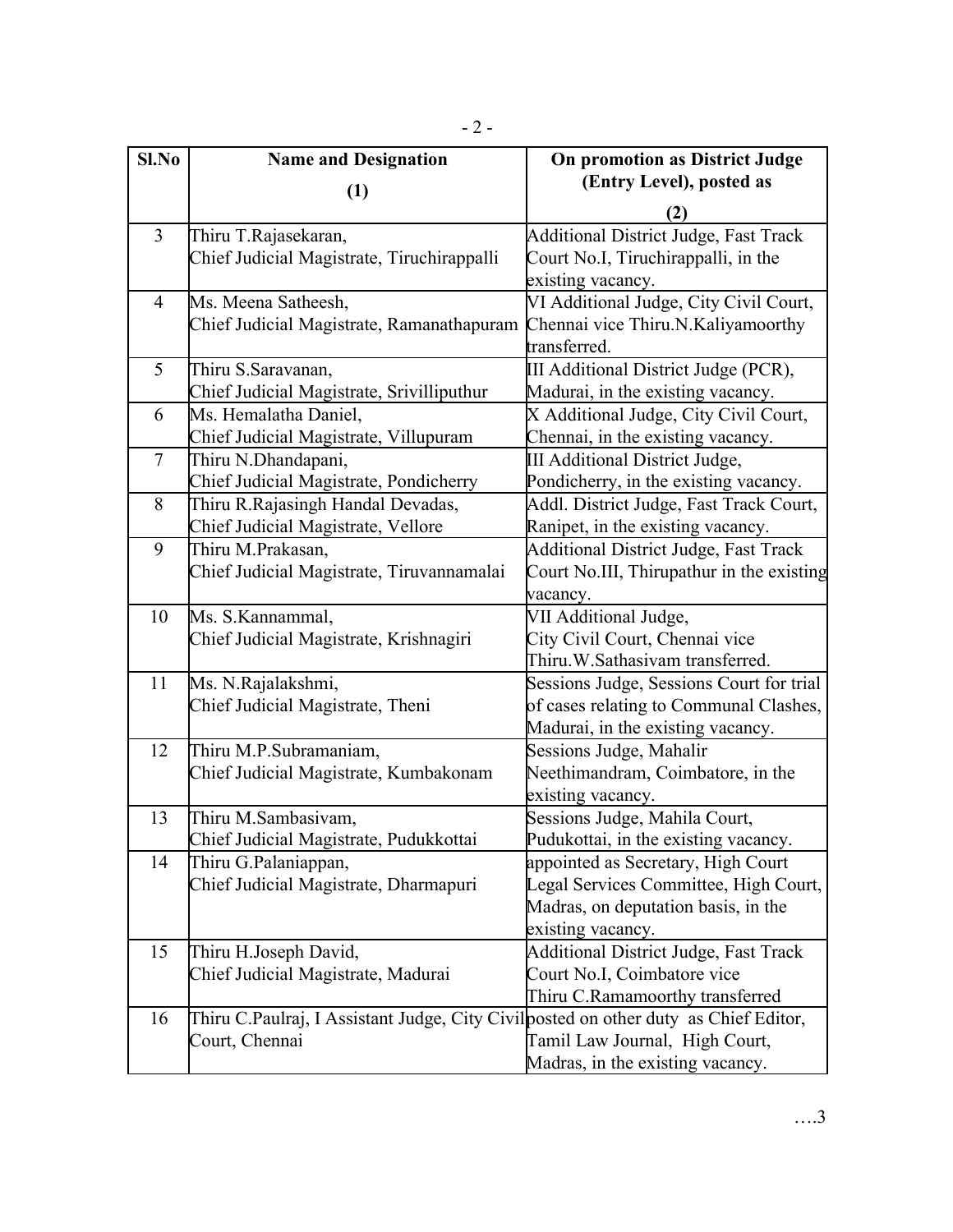| Sl.No | <b>Name and Designation</b>      | <b>On promotion as District Judge</b><br>(Entry Level), posted as |
|-------|----------------------------------|-------------------------------------------------------------------|
|       | Thiru S.Sengottaiyan,            | I Additional District Judge, Salem, in                            |
|       | Chief Judicial Magistrate, Salem | the existing vacancy.                                             |

## **II (b)**

As per G.O.(D)No.43, Public (Special.A) Department, dated 23.03.2012, the aforesaid 17 promotee District Judges (Entry Level) on ad-hoc basis shall be reverted to their substantive posts, which they are holding for the present, as and when the cadre posts of District Judge (Entry Level) are filled up on regular basis from other sources and they should not claim any seniority and other benefits applicable to the post of District Judge (Entry Level).

## **III**

The District Judges mentioned in Column (1) below are transferred and posted to the posts mentioned against their names in Column (2) below:

| Sl.No          | <b>Name and Designation</b>        | <b>Transferred and posted as</b>        |
|----------------|------------------------------------|-----------------------------------------|
|                |                                    |                                         |
| 1              | Thiru.C.Ramamoorthy,               | Additional District Judge and Presiding |
|                | Additional District Judge,         | Officer, Special Court under E.C. Act,  |
|                | Fast Track Court No.I, Coimbatore. | Coimbatore, in the existing vacancy.    |
| $\overline{2}$ | Thiru.S.Rajagopalan,               | II Additional Judge, City Civil Court,  |
|                | IV Additional Judge,               | Chennai, in the existing vacancy.       |
|                | City Civil Court, Chennai          |                                         |
| 3              | Thiru.N.Kaliyamoorthy,             | III Additional Judge, City Civil Court, |
|                | VI Additional Judge,               | Chennai, in the existing vacancy.       |
|                | City Civil Court, Chennai          |                                         |
| $\overline{4}$ | Thiru W.Sathasivam,                | IV Additional Judge, City Civil Court,  |
|                | VII Additional Judge,              | Chennai vice Thiru<br>S.Rajagopalan,    |
|                | City Civil Court, Chennai          | transferred.                            |

HIGH COURT, MADRAS. Sd/-G.CHOCKALINGAM DATED: 28.03.2012. REGISTRAR GENERAL

...4